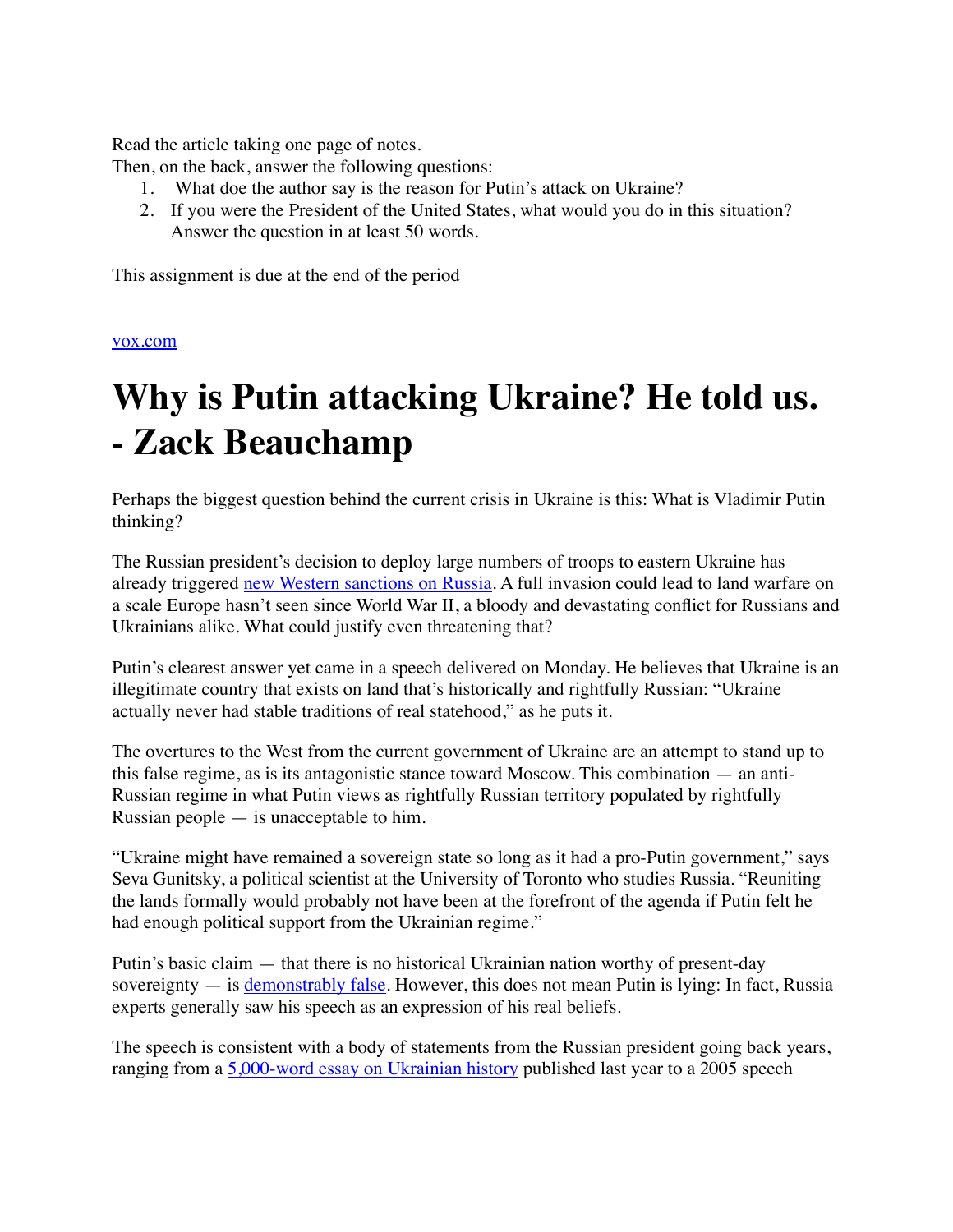[declaring that](http://en.kremlin.ru/events/president/transcripts/22931#sel=9:10:3VX,9:43:3Ux) "the collapse of the Soviet Union was a major geopolitical disaster [in which] tens of millions of our co-citizens and compatriots found themselves outside Russian territory."

That Putin truly believes in aggressive Russian nationalism does not make a larger invasion inevitable. Depending on how you interpret the finer points of his views, it is possible to imagine off-ramps or Western concessions that could avert the worst possible outcomes.

But it does mean that simply reducing Russia's motivation to one clear grievance  $-$  fear that [Ukraine may join NATO](https://www.vox.com/22900113/nato-ukraine-russia-crisis-clinton-expansion) or a simple aggressive desire to seize Ukrainian land — is a mistake. In Putin's mind, these factors are inseparable in a complex historical and ideological narrative.

Understanding the current crisis, and perhaps even resolving it, depends on taking these nationalist ideas seriously.

## **History, according to Putin**

The central contention of Putin's speech on Monday is that Ukraine and Russia are, in historical terms, essentially inseparable.

"Ukraine is not just a neighboring country for us. It is an inalienable part of our own history, culture and spiritual space," he said, per [the Kremlin's official translation](http://en.kremlin.ru/events/president/transcripts/67828#sel=8:9:vX6,8:24:UFE;19:1:b6m,19:26:Xov;34:1:H38,35:35:2rw;52:72:Wl6,53:55:l2j;60:20:Xr6,60:56:Xry;68:19:WNj,68:80:22Z;69:57:Lj2,70:24:ksw). "Since time immemorial, the people living in the south-west of what has historically been Russian land have called themselves Russians."

What we now call Ukraine, he says, "was entirely created by Russia or, to be more precise, by Bolshevik Communist Russia." In this questionable narrative, a trio of early Soviet leaders — Lenin, Stalin, and Khrushchev — carved land away from Russia and several nearby nations to create a distinct and ahistorical republic called Ukraine. The creation of Ukraine and the other Soviet republics was an attempt to win the support of "the most zealous nationalists" across the Soviet Union — at the expense of the historical idea of Russia.

This illustrates what Putin means by "the virus of nationalism." Ukrainian nationalism, in his view, is an infection introduced to the Russian host by the Bolsheviks; when the Soviet Union collapsed, and republics from Ukraine to Estonia to Georgia declared independence, the virus killed its host.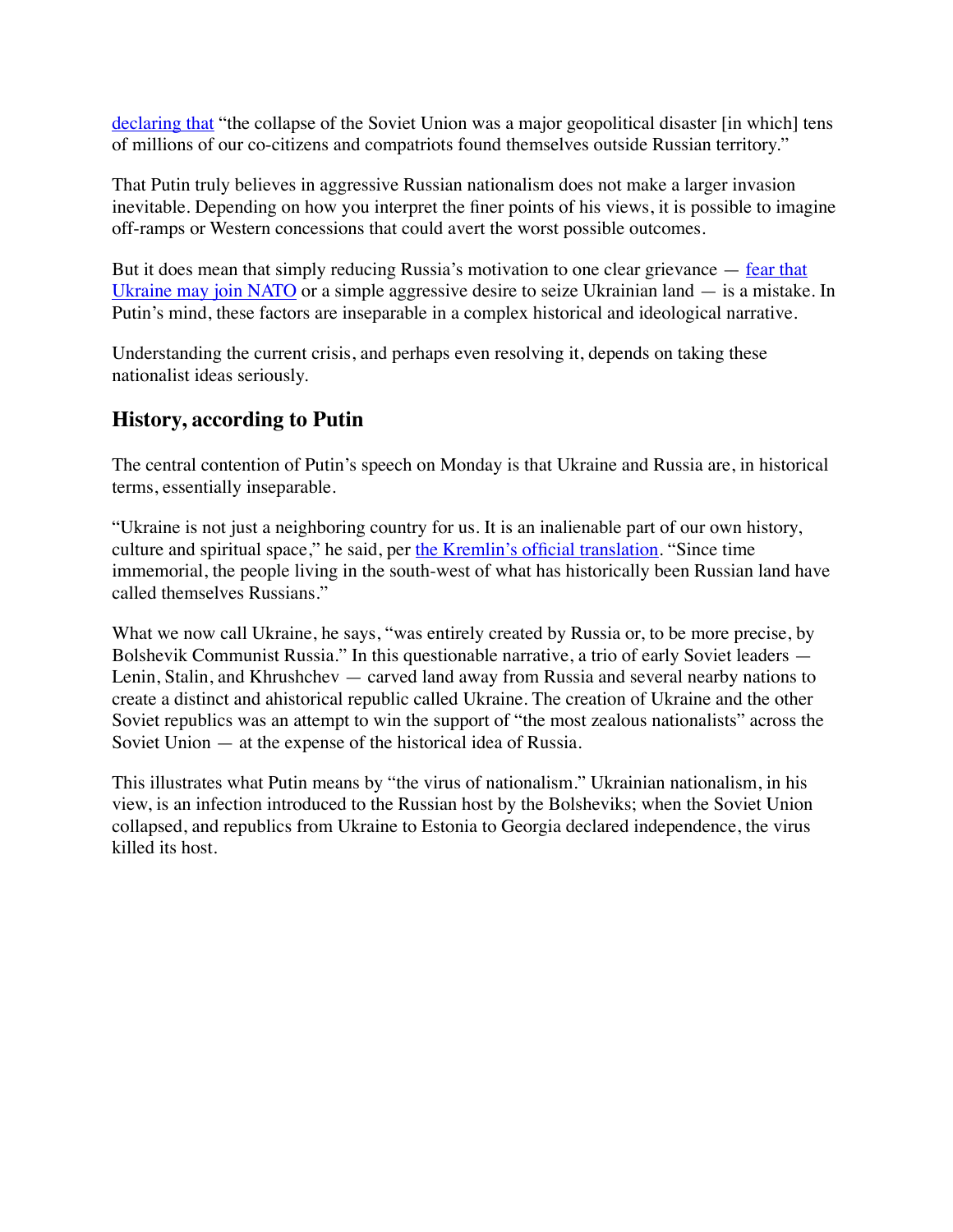

People hold signs and chant slogans during a protest outside the Russian Embassy in Kyiv, Ukraine, on February 22. *Chris McGrath/Getty Images*

In reality, these countries have longstanding ethnonational identities distinct from Russia. But Putin does not accept this, treating the former Soviet republics — and, above all, Ukraine — as parts of Russia stolen from the motherland as a result of communist machinations.

"Radicals and nationalists, including and primarily those in Ukraine, are taking credit for having gained independence. As we can see, this is absolutely wrong," he says. "The disintegration of our united country was brought about by the historic, strategic mistakes on the part of Bolshevik and Soviet leaders ... the collapse of the historical Russia known as the USSR is on their conscience."

As a result, Putin cannot see post-Soviet Ukraine as a real country; in his view, it has no real history nor national tradition to unite it. Instead, he sees it as a playground for oligarchs who deploy anti-Russian demagoguery as a smokescreen for their corruption. "The Ukrainian authorities  $-$  I would like to emphasize this  $-$  began by building their statehood on the negation of everything that united us," he says.

Russian control over Ukraine, he argues, has been replaced by a different kind of foreign rule: that of the West. After the 2013 Euromaidan protests, which toppled pro-Russian leader Viktor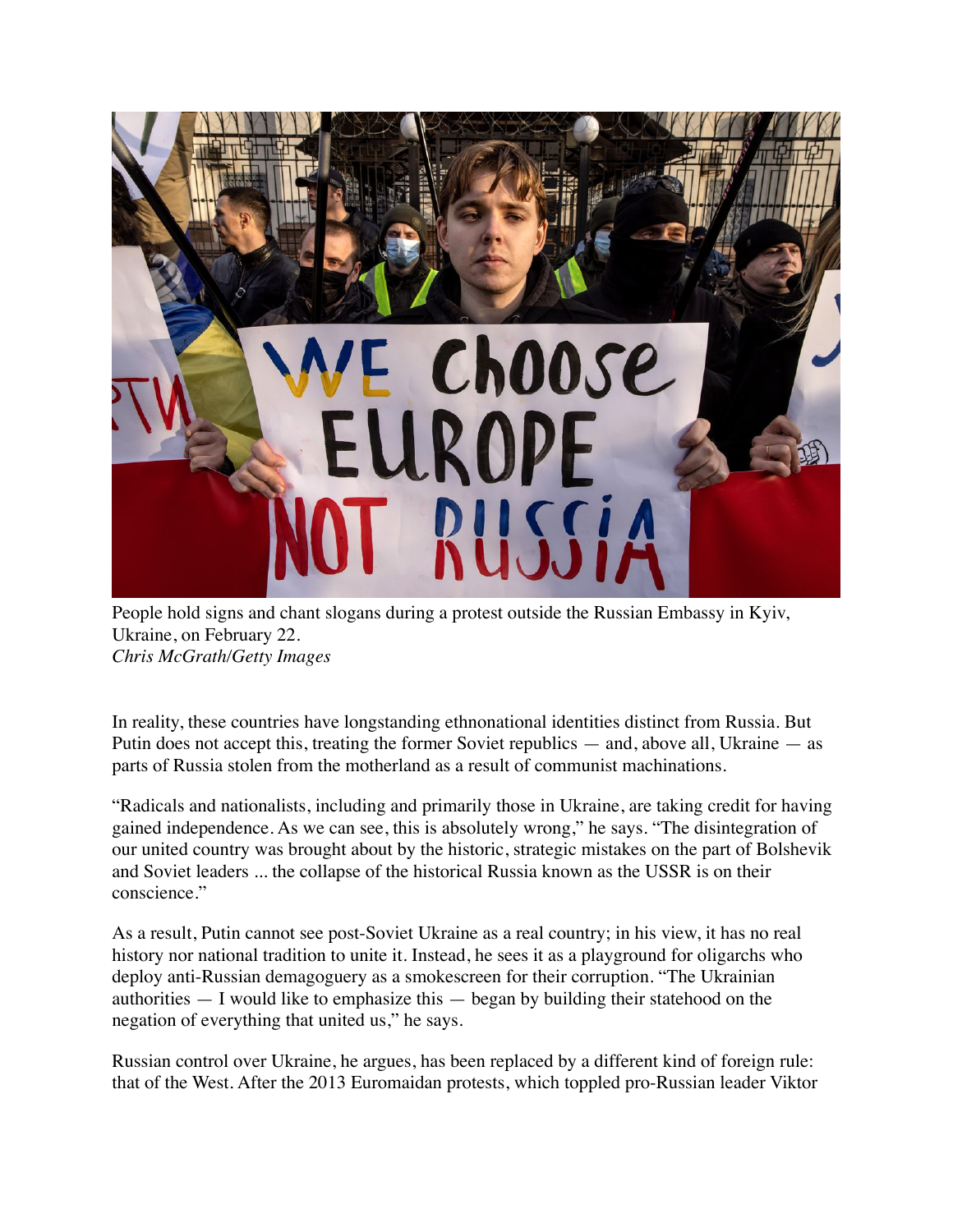Yanukovych, "Ukraine itself was placed under external control ... a colony with a puppet regime."

The ominous implication of this historical narrative is that the Ukrainian government, in its current form, is both illegitimate and intolerable.

It is illegitimate because Putin views Ukraine as a rightful part of Russia separated purely by an accident of history. It is intolerable because Ukraine's government seeks to legitimate itself by courting conflict with Russia, both oppressing its native Russian speakers and menacing Russia's borders.

A Western-backed government like this, Putin warns, threatens the very survival of the Russian state. In the speech's most paranoid passages, he warns of Ukraine acquiring nuclear weapons with Western assistance, joining NATO, and ultimately serving as a launching pad for an American assault on Russia.

"This is not about our political regime or anything like that. They just do not need a big and independent country like Russia around," he says. "This is the source of America's traditional policy towards Russia."

A military assault is not Putin's only fear. He calls the Ukraine Maidan movement a "coup d'état" undertaken "with direct assistance from foreign states"; there is no doubt he fears a similar movement against his own government. Bringing Ukraine to heel — demonstrating that a pro-Western protest movement in Russia's historical heartland cannot succeed — is vital to protecting his own government.

"I think the bigger threat for him is a regime threat, not an actual military invasion," Gunitsky explains. "He thinks the West wants to subvert his regime the way they did in Ukraine. That's why NATO is only a part of threat."

In the Russian president's mind, there is a seamless connection between Russian nationalism and Russian security interests. Putin believes that the current Ukrainian government threatens Russia for reasons bound up in their imperial past; restoring Russian control over territories that he believes it rightfully owns would be one way of ending the threat.

This thinking is most clearly on display in the most ominous line in Putin's speech: one that can, in context, can plausibly be read as a threat to bring Ukraine back under Moscow's direct rule.

"You want decommunization? Very well, this suits us just fine. But why stop halfway? We are ready to show what real decommunization would mean for Ukraine."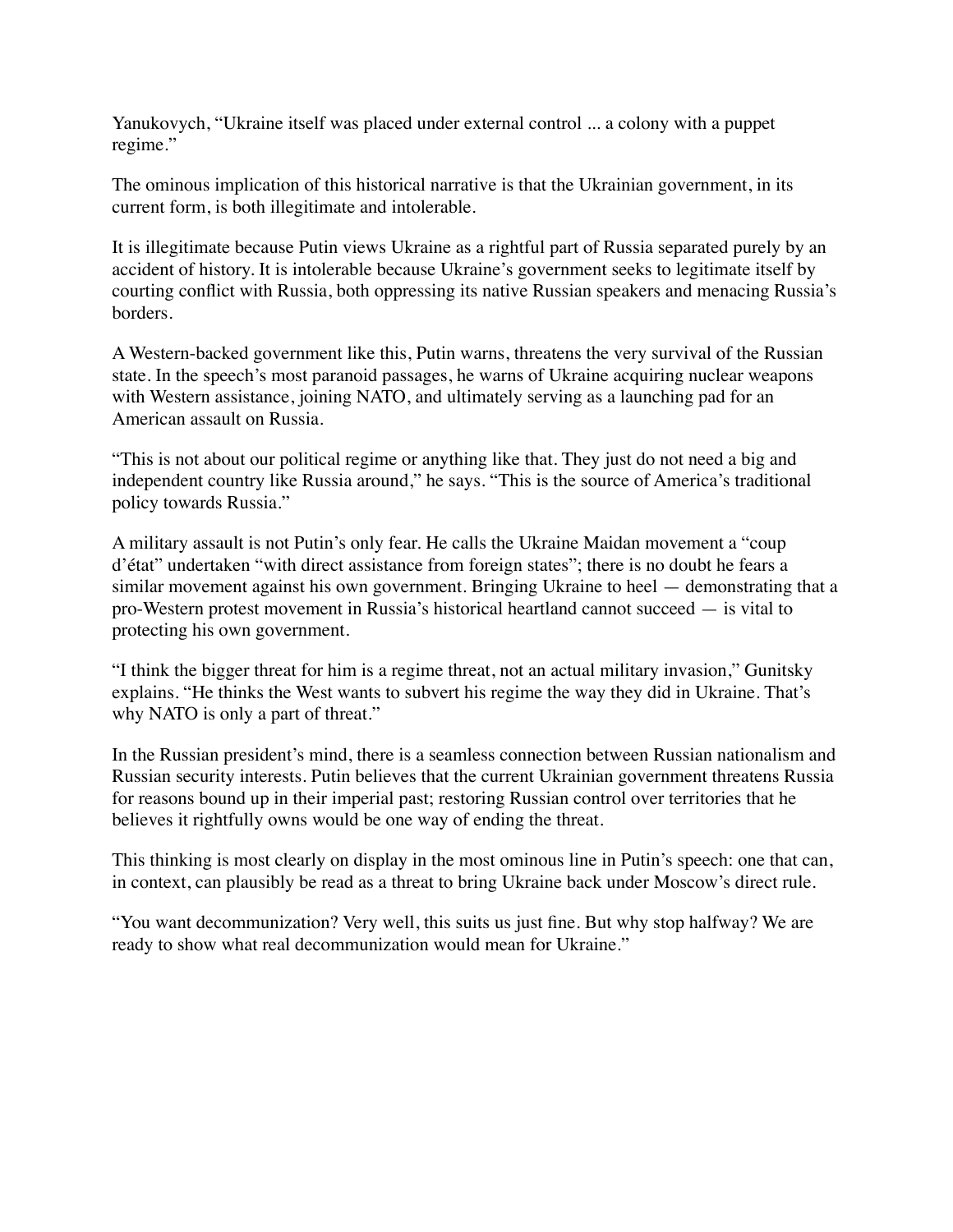

Residents collect water from a well in the town of Schastia, near the eastern Ukraine city of Lugansk, on February 23, after the town's pump stations were knocked out of power by shelling. *Anatolii Stepanov/AFP via Getty Images*

## **What Putin's worldview means for Ukraine**

Putin's narrative is twisted history.

For one thing, it is [simply incorrect](https://www.ft.com/content/1df8a99b-804c-467b-98e1-ce8b47b5b513?shareType=nongift) to say that Ukraine has no independent national identity separate from Russia. Kyiv, the Ukrainian capital, was built centuries before Moscow. At the end of World War I, Ukraine [declared independence from Russia;](https://www.history.com/this-day-in-history/ukraine-declares-its-independence) it was put back under Soviet rule by force.

"Putin is no historian," Timothy Snyder, a Yale University historian of Eastern Europe, [writes in](https://www.ft.com/content/1df8a99b-804c-467b-98e1-ce8b47b5b513?shareType=nongift)  [the Financial Times.](https://www.ft.com/content/1df8a99b-804c-467b-98e1-ce8b47b5b513?shareType=nongift) "Ukraine has its own distinct and fascinating history and Ukrainians have as much a right to a future as anyone else."

It is not merely manipulation by elites that led people in former Soviet republics, from Estonia to Ukraine to Georgia, to attempt to exit Moscow's orbit in the 1990s — it was real anger with Soviet repression and colonialism. And it's Putin's behavior, not some kind of elite Ukrainian manipulation, that has driven up support among Ukrainians for a tighter link with the West.

Yet Putin's belief in the notion of Russian victimhood depicted in the speech appears to be sincere, consistent with his long public record.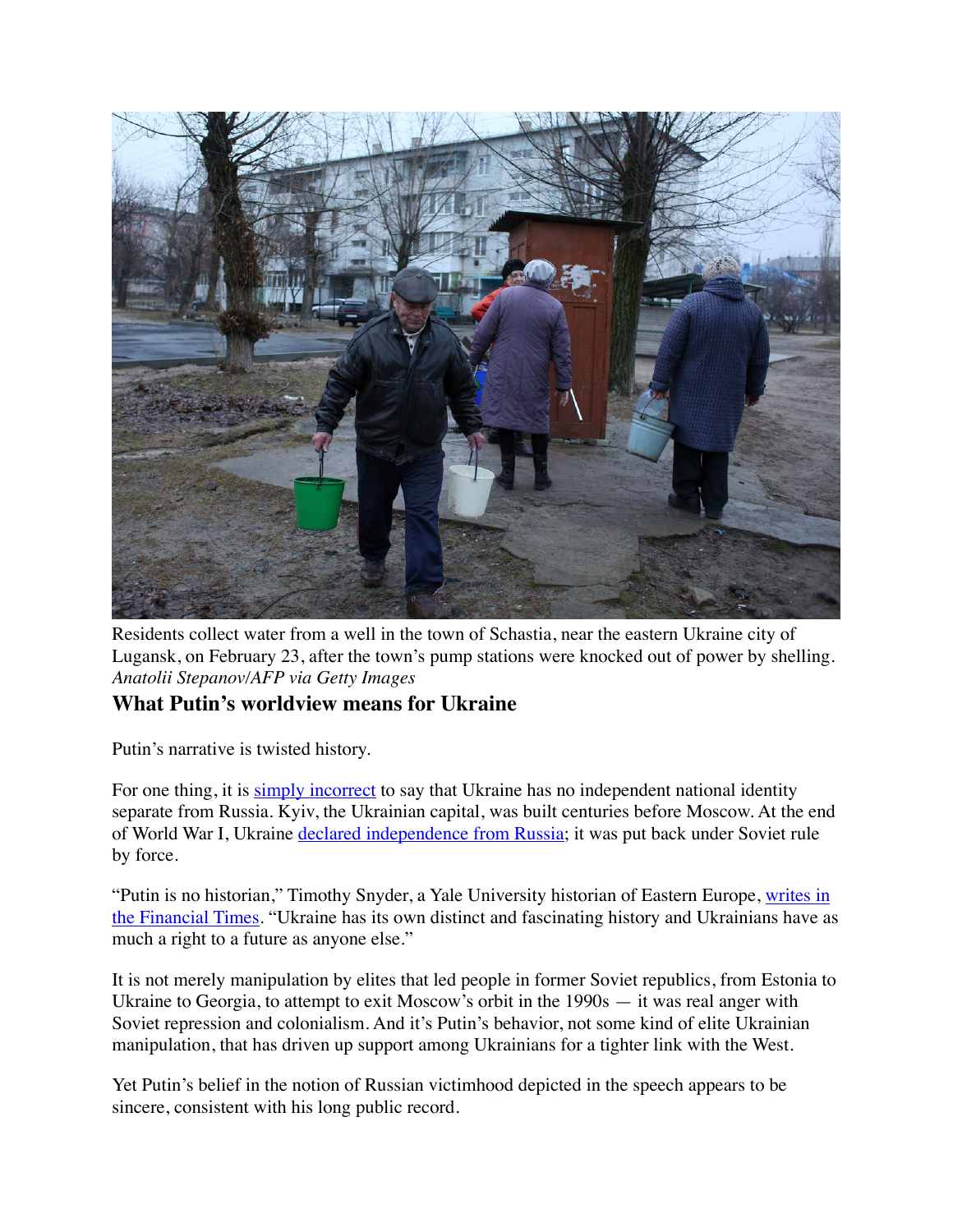"I am convinced that Putin was 'speaking from the heart,'" says Alina Polyakova, the president of the Center for European Policy Analysis think tank. "Most of this was in his essay on Ukraine from last year."

In [that essay,](http://en.kremlin.ru/events/president/news/66181#sel=68:55:L6w,68:122:vnx;77:33:36j,77:71:rQx;82:1:W3l,83:55:lx3) Putin argued that "the formation of an ethnically pure Ukrainian state, aggressive towards Russia, is comparable in its consequences to the use of weapons of mass destruction against us." In [his 2014 speech](http://en.kremlin.ru/events/president/news/20603) announcing the annexation of Crimea, a Ukrainian territory that remains under Russian occupation, he argued that "it was [historically] impossible to imagine that Ukraine and Russia may split up and become two separate states."

In [a 2007 speech in Munich,](http://en.kremlin.ru/events/president/transcripts/24034#sel=51:28:Qqy,52:81:31n) Putin warned that the American-led global order was one in which "no one felt safe." Russia and the world, he said, had reached "a decisive moment" for moving away from it. And, of course, there was the 2005 speech lamenting the end of the Soviet Union as a "geopolitical disaster" because (among other reasons) it led to ethnic Russians living in independent states outside Russian borders — like, for example, Ukraine.

But the fact that Putin has long harbored nationalist grievances does not clarify how far he is willing to go in pursuit of these ends.

A panel of leading Russia experts convened by Columbia University on Tuesday afternoon all agreed that Putin's speech struck a belligerent nationalist tone and that it represented his sincere thinking on the topic. But they disagreed on the implications: most notably, whether Putin could be placated with Western concession and whether he is truly serious about using an invasion to rectify what he sees as historical crimes against Russia.

Fyodor Lukyanov, a leading Moscow-based foreign policy analyst, argued that Putin really wants the West to listen to his concerns about Ukraine and come to the negotiating table. "From the beginning," he argued, the buildup on Ukrainian borders "was not a preparation for war." Rather, it was a reaction to the fact that "all attempts by Russia in previous years to offer a more or less normal discussion about security arrangements were simply ignored."

Stephen Sestanovich, a former US diplomat who worked on Russia issues, argued that the speech proved the opposite: that "Putin's focus is less the European security order and more a kind of obsession with Ukraine as an illegitimate state that makes it almost impossible to imagine serious negotiations." He agreed that Putin may not escalate much further in Ukraine, but that's because the West had called his bluff by refusing to grant any major security concessions.

By contrast, the RAND Corporation's Samuel Charap argued that an invasion was all but inevitable: Putin's aggressive speech, together with his forward military deployments, signaled a clear intent to mount an all-out assault. And Kadri Liik, a senior policy fellow at the European Council on Foreign Relations, claimed that Putin's revanchist nationalism was at odds with the Russian public.

"A real large-scale war for Ukraine would be hugely unpopular," she said. It "would be the beginning of the end of Putin's rule, and I think he might know that."